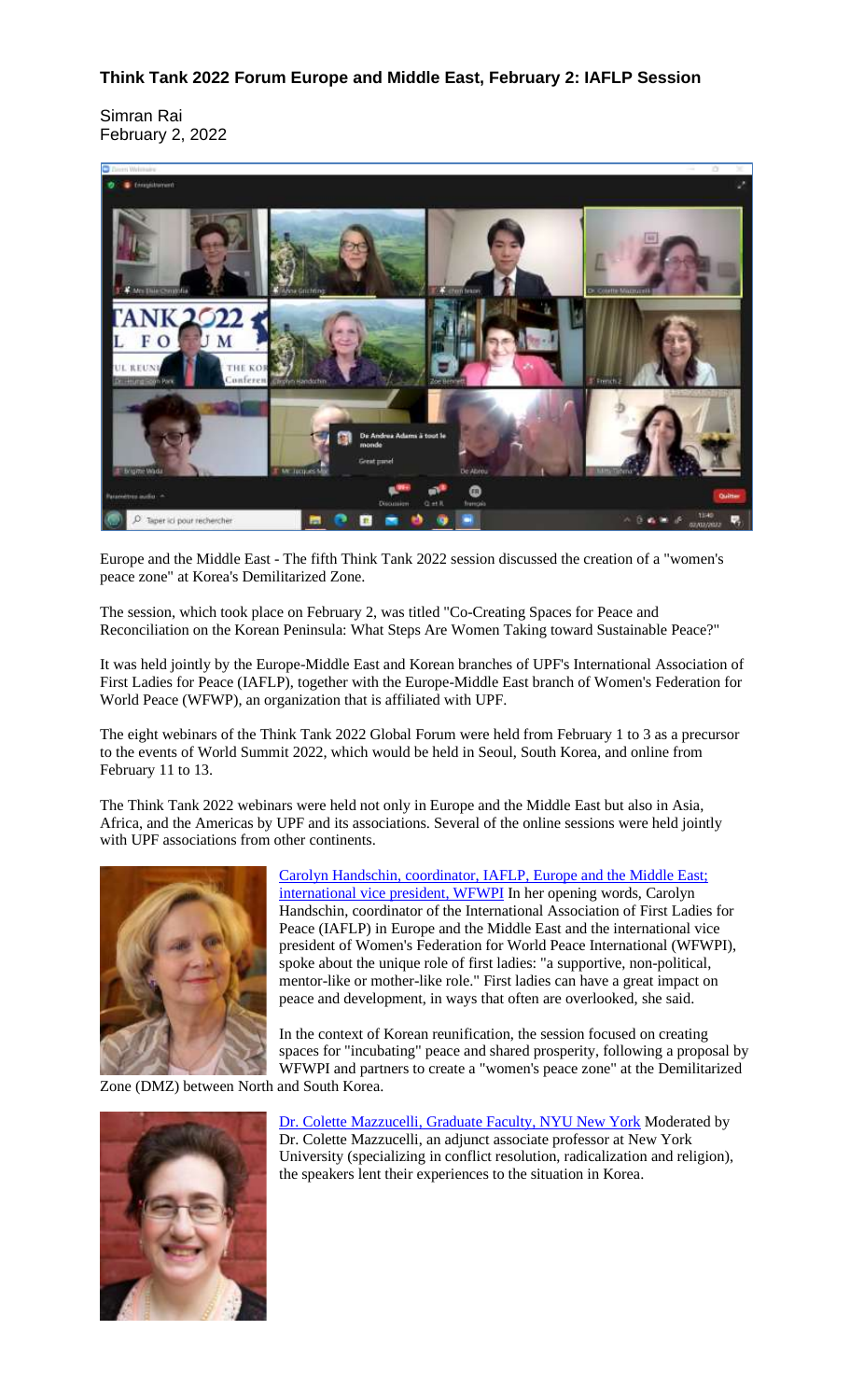

H.E. Elsie Christofia, First Lady Cyprus [\(2008-2013\)](https://eume.upf.org/images/bios_large/Elsie_Christofia-320.jpg) H.E. Elsie Christofia, the first lady of Cyprus (2008-2013), explained that her country has been divided for almost 48 years, with 37 percent of its territory under Turkish occupation. She spoke of the need for Greek and Turkish Cypriots to build a relationship of trust based on honesty and mutual respect, and she stated that women can have a huge influence on this.

As an example, she said the biggest heartache of the Cypriot people is the tragedy of the 2,000 missing Turkish Cypriots and Greek Cypriots.

Via the Missing Persons Committee, Turkish Cypriot and Greek Cypriot scientists combined forces to identify the remains of 1,023 people and return

them to their families for burial. This was a strong positive example for the future of Cyprus, Mrs. Christofia said.

Creating a physical, bicommunal space of political equality (as defined by the UN secretary-general's reports) for women of the two Koreas could establish a similarly positive example for the Korean people, the first lady said. After all, no matter what culture, a mother's pain is still the same.



Dr. Anna Grichting, Professor of [Architecture](https://eume.upf.org/images/bios_large/Anna_Grichting-320.jpg) and Landscape Urbanism, [Switzerland](https://eume.upf.org/images/bios_large/Anna_Grichting-320.jpg) Professor Anna Grichting from Switzerland, a professor of architecture and landscape urbanism, spoke about the Korean Peace Incubator in the Demilitarized Zone (DMZ) between the two Koreas, which she is developing in collaboration with WFWPI and other stakeholders.

She emphasized the importance of environmental peacebuilding, an emerging field. Having created an ecological "belt" at the site of the former Berlin Wall, she said she looks at how to transform spaces of division into hubs of biodiversity, conservation and a commemorative symbol of hope.

There is already a precedent of women working in the DMZ, through

marches and initiatives such as Korean Peace Now, Professor Grichting said. She hopes to gather momentum from these initiatives, also focusing on sacred sites whose significance precedes the conflict in Korea and are valued by both sides, in this way unifying them. She is also focused on involving the youth, helping to shift the perspective of the younger generation to that of optimism and enthusiasm.

Professor Grichting spoke about changing from "ego" to "eco" - that is, changing our perspective from one that is selfish and individual-centric to one that is earth and whole-centric. As former UN Secretary-General Ban Ki-moon has stated, we need to focus on "inclusive peace."



Hon. Christine Muttonen, President, OECD [Parliament](https://eume.upf.org/images/bios_large/Christine_Muttonen-320.jpg) (2016; 2017) Hon. Christine Muttonen from Austria, the president of the Parliamentary Assembly of the Organization for Security and Co-operation in Europe (2016-2017), said that although the 2000 UN Security Council Resolution 1325 was intended to involve women in conflict and peace negotiations, it has not been implemented sufficiently. Mrs. Muttonen spoke of the common neglect of women in daily life and public spaces, let alone in the area of peacemaking.

Creating secure and inspiring environments for women fosters their creativity and potential, crossing borders not just physically but also mentally, she said. In this way we can help the younger generation to rid

themselves of prejudices toward the "other" side.

Art and culture also will play a major role in this, breaking down barriers and allowing for deeper connections, Mrs. Muttonen said. We can see that the opportunity to meet physically will greatly accelerate these developments, she said.

Following the first three presentations, there was a question-and-answer session in which Dr. Mazzucelli's students, as well as the virtual audience, were able to ask the panel some questions.

"What specific projects do you envision for the DMZ?"

Mrs. Christofia and Professor Grichting both answered this question: The primary focus is on healing the people and healing the landscape. Our shared pain is our shared future. Just as in Cyprus with the case of the missing peoples, Korea has a history of many victims, from Korea but also internationally. The DMZ must be a place of commemoration so as not to forget, but it also must symbolize forgiveness. A landscape of memory rather than a monument emphasizes this process of healing.

"How can Koreans use these ideas in practice without the support of political leaders?"